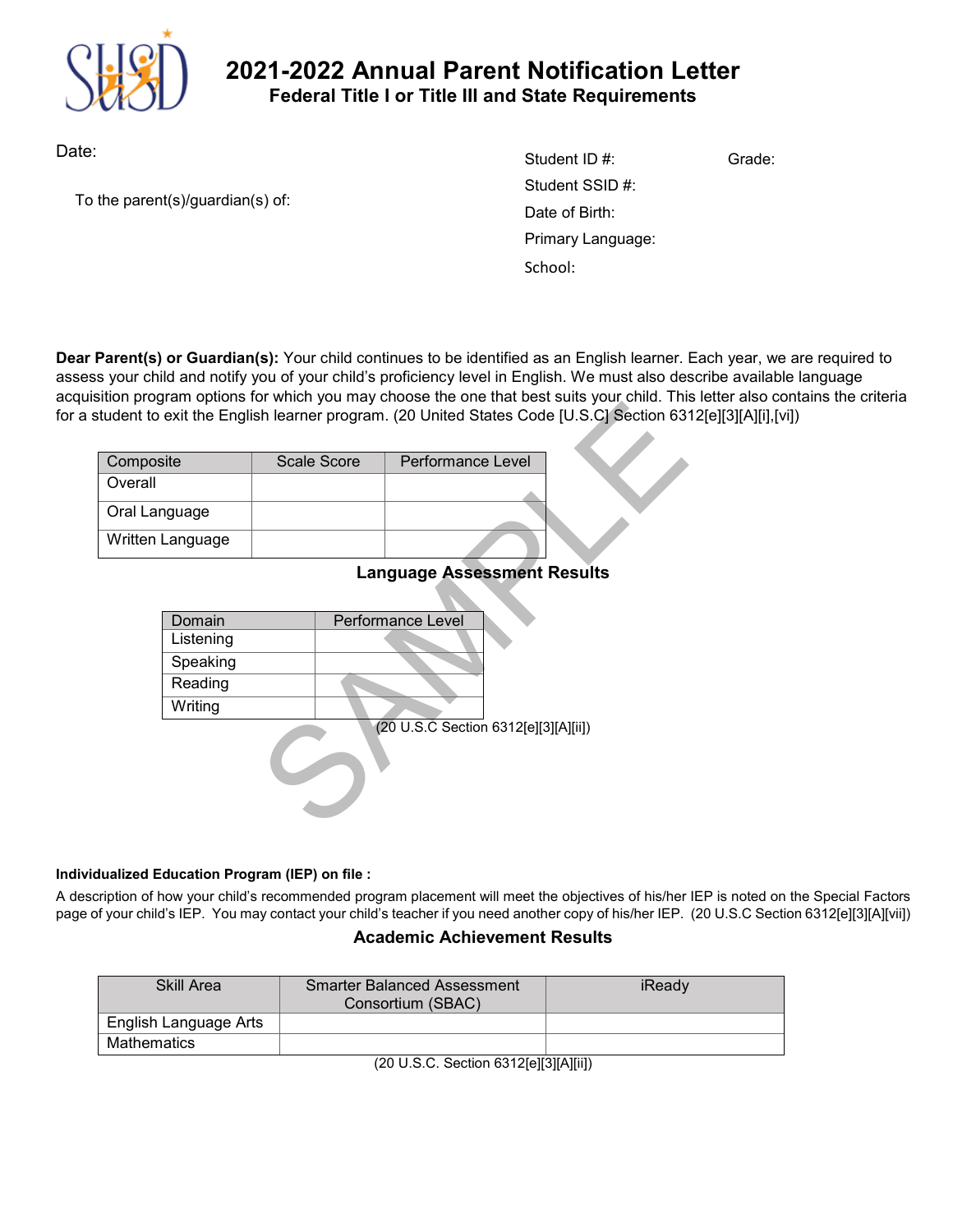## **Language Acquisition Programs**

(20 U.S.C. Section 6312[e][3][A][ii])

We are required to provide a Structured English Immersion (SEI) program option. If you choose this option your child will be placed in a classroom that uses mostly English for instruction. (See the description below.)

#### **Requesting a Language Acquisition Program**

Language acquisition programs are educational programs designed to ensure English acquisition occurs as rapidly and effectively as possible, and provides instruction to English learners based on the state-adopted academic content standards, including English language development (ELD) standards. (20 U.S.C. Section 6312[e][3][A][iii],[v]); *EC* Section 306[c])

## **Description of Program Options and Goals for English Learners**

A description of the language acquisition programs provided in Stockton Unified are listed below. Please select the program that best suits your child. (20 U.S.C. Section 6312[e][3][A][iii],[v])

**Structured English Immersion (SEI) Program:** A language acquisition program for English learners in which nearly all classroom instruction is provided in English, but with curriculum and a presentation designed for pupils who are learning English. At minimum, students are offered ELD and access to grade level academic subject matter content.

**Dual-Language Immersion (DLI) Program:** Also referred to as **Two-Way Immersion**. A language acquisition program that provides language learning and academic instruction for native speakers of English and native speakers of another language, with the goals of high academic achievement, first and second language proficiency, and cross-cultural understanding. This program begins in kindergarten (K) and continues through eighth grade.

Parents/Guardians may choose a language acquisition program that best suits their child. Schools in which the parents or legal guardians of 30 pupils or more per school or the parents or legal guardians of 20 pupils or more in any grade request a language acquisition program that is designed to provide language instruction shall be required to offer such a program to the extent possible. (20 U.S.C. Section 6312[e][3][A][viii][III]); *EC* Section 310[a])

Parents may provide input regarding language acquisition programs during the development of the Local Control Accountability Plan. (*EC* Section 52062) If interested in a different program from those listed above, please contact the Language Development Office at (209) 933-7075 to ask about the process.

begins in kindergarten (K) and continues through eighth grade.<br>Se a language acquisition program that best suits their child. Sc<br>Frame per school or the parents or legal guardians of 20 pupils<br>that is designed to provide Parents of English learners have a right to decline or opt their children out of the school district's language acquisition program or opt out of particular English learner service(s) within a language acquisition program. (20 U.S.C Section 6312[e][3][A][viii]) However, LEAs remain obligated to provide the student meaningful instruction*)* until the student is reclassified, inform the parent when progress is not made, and offer the parent programs and services to consider at that time. (5 California Code of Regulations Section 11302). Please inquire at your school site regarding the-opt out process at the Language Development Office at (209) 933-7075

### **Graduation Rate for English Learners**

(20 U.S.C. Section 6312[e][3][A][vi])

The expected rate of graduation for EL students in this program is **65.7%** District graduation rate displayed on the Graduate Data report, available on the California Department of Education DataQuest Web page at http://dq.cde.ca.gov/dataquest/.

#### **Long Term English Learner (LTEL)/ At Risk of Becoming a Long Term English Learner (ARLTEL)** California Education Code 313.2 requires local educational agencies and charter schools to annually notify parents if their child is

identified as a Long Term English Learner (LTEL) or At Risk of Becoming a Long Term English Learner (ARLTEL).

#### **Your student is identified as:**

Long-Term English Learner (LTEL): An English learner (EL) student to which all of the following apply: (1) is enrolled in any of grades 6 to 12, inclusive; and (2) has been enrolled in a U.S. school for six years or more; and (3) has remained at the same English language proficiency level for two or more consecutive prior years, or has regressed to a lower English language proficiency level, as determined by the English Language Development test; and (4) for students in grades 6 to 9, inclusive, has scored at the "Standard Not Met" level on the prior year administration of the CAASPP-ELA. For more information see Education Code 313.1

English Learner "At-Risk" of Becoming a Long-Term English Learner ("At-Risk"): An English learner (EL) student to which all of the following apply: (1) is enrolled in grades 3 to 12, inclusive; and (2) has been enrolled in a U.S. school for four or five years; and (3) has scored at the intermediate level or below on the prior year's English language development test; and (4) has scored in the fourth or fifth year at the "Standard Not Met" level on the prior year administration of the CAASPP- ELA. For more information see Education Code 313.1

The manner in which the program for English language development instruction will meet the educational strengths and needs of long-term English learners or English learners at risk of becoming long-term English learners will include explicit direct instruction in language development in all four domains (listening & speaking, reading & writing).

The manner in which the program for English language development instruction will help long-term English learners or English learners at risk of becoming long-term English learners develop English proficiency and meet age-appropriate to